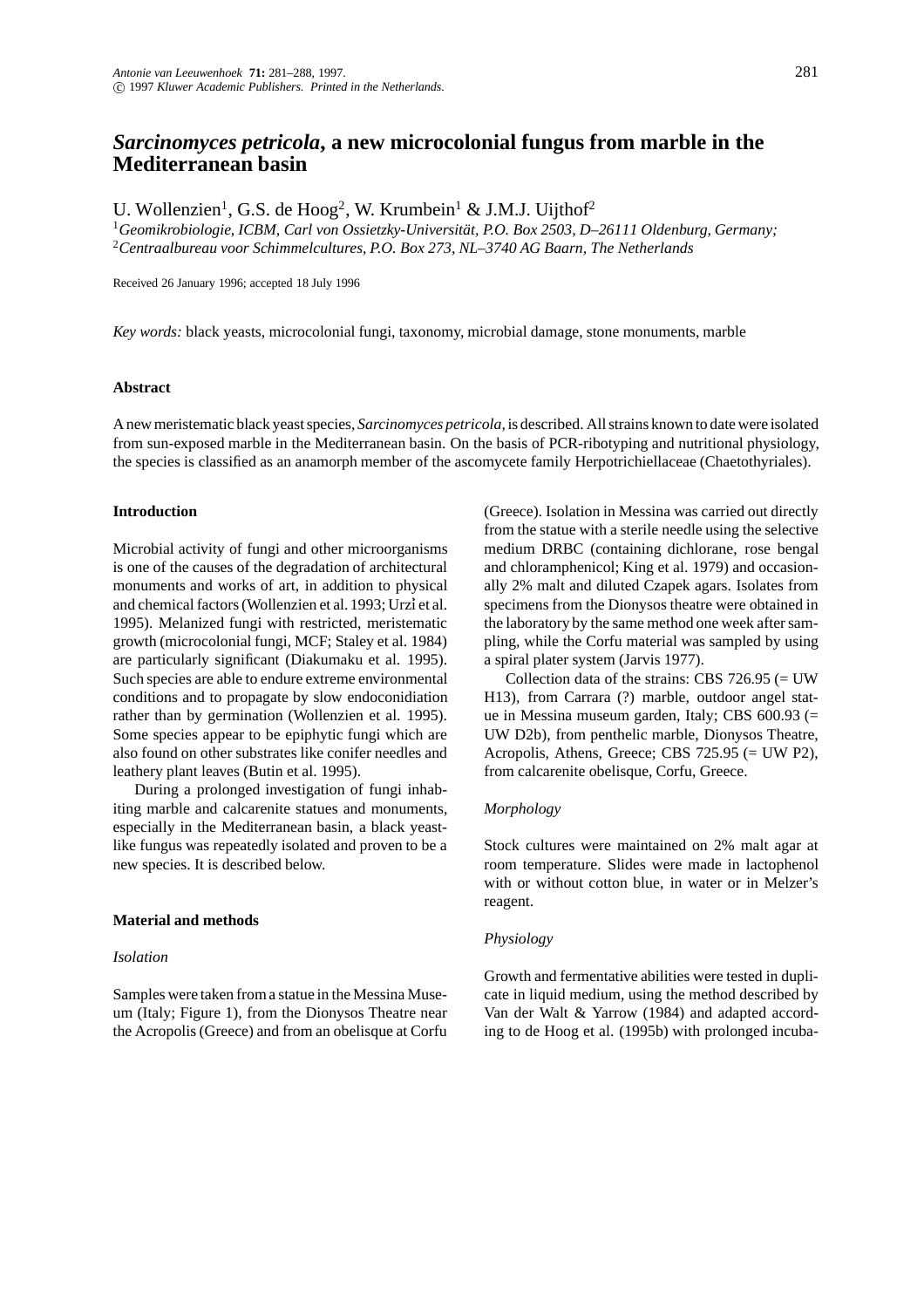

*Figure 1*. Part of Carrara marble statue at Messina, exposed to outdoor conditions since 1908, with initial patination and macropitting caused by *Sarcinomyces petricola*, CBS 726.95. Spots are visible to the naked eye (macro 1:4).

tion. For assimilation, cells were grown in test tubes at 25 C and aerated by shaking in nearly horizontal position at 50 rpm. Urease activity was tested on Christensen's agar. Salt tolerance was tested by comparison of biomass production at three salt concentrations (2.5, 5 and 10%, w/v) in shaken liquid medium. Cycloheximide tolerance was tested both in liquid medium at 0.01, 0.05 and 0.1% and on commercial Mycosel agar (0.4%; Becton Dickinson, Cockeysville, U.S.A.). DNAse activity was tested using commercial DNAse agar (Difco, Detroit, U.S.A.). Acid production was scored as dissolution of  $CaCO<sub>3</sub>$  powder suspended in agar.

# *Molecular biology*

*DNA isolation.* Two ml of cell suspension was centrifuged in an Eppendorf centrifuge at 14,000 rpm and the cells were washed twice with sterile water. The pellets (approximately 100  $\mu$ ) were stored at – 70 °C.



*Figure 2*. Colonies of *Sarcinomyces petricola*, CBS 600.93 after 2 months incubation, (1) Czapek agar; (2) Sabouraud's glucose agar; (3) 2% malt extract agar; (4) potato dextrose agar.

Total DNA was extracted by using a miniprep protocol. The pellet was dissolved in 0.5 ml of TES buffer (0.1 mM Tris-HCl, pH 8.0; 10 mM EDTA; 2% SDS) and approximately 400  $\mu$ l of glass beads (diam 0.45–0.50 mm) were added. After homogenization, the mixture was vortexed for at least 10 min. Proteinase K was added and the mixture was incubated for 30 min at 55–60 C. After centrifugation, the supernatant was transferred to a new tube. Subsequently the procedure of Möller et al. (1992) was followed, starting with the addition of CTAB in high salt concentration. The resulting DNA pellet was dissolved in water and the DNA concentration was determined spectrophotometrically.

*DNA amplification.* PCR was performed in 50  $\mu$ l volumes of a reaction mixture containing 10 mM Tris-HCl, pH 8.3, 50 mM KCl, 1.5 mM  $MgCl<sub>2</sub>$ , 0.01% gelatin, 200  $\mu$ M of each deoxynucleotide triphosphate, 50 pmol of each primer, 10–100 ng nuclear DNA and 0.25 U of Taq DNA polymerase (Super Taq; Sphaero O, Leiden, The Netherlands). Primers NS1, NS24, ITS1 and ITS4 (White et al. 1990) were employed. Forty amplification cycles were performed:  $94 °C$ , 1 min; 48 °C, 2 min; 74 °C, 3 min (with initial and terminal delay of 1 min) in a Biomed thermocycler (type 60).

*Restriction analysis.* The amplicons were digested with restriction enzymes (1 U) for at least 2 h. The fol-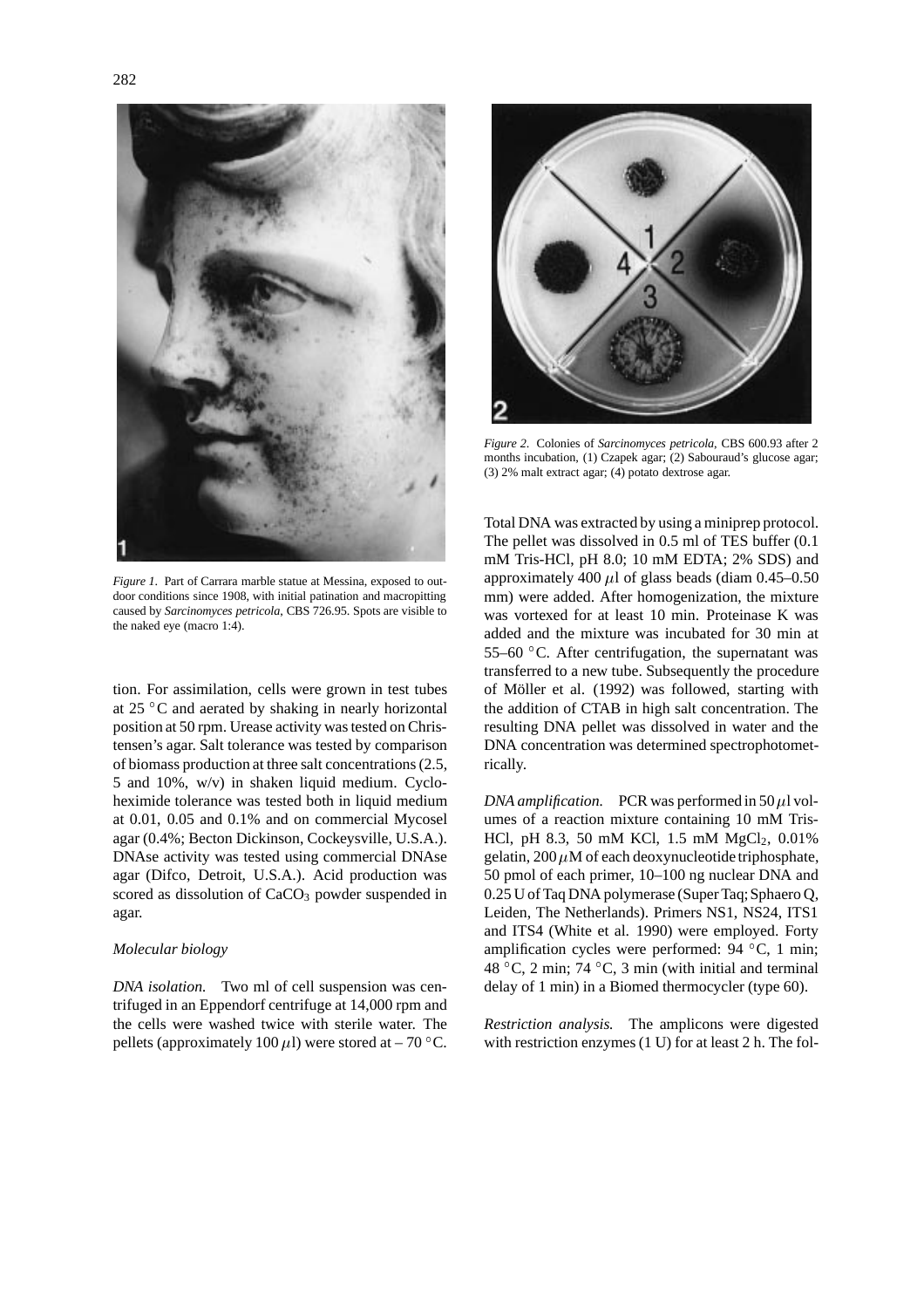lowing enzymes were used: HinfI, HaeIII, RsaI, NdeII, HhaI, DdeI, TaqI and HpaII. Digests were subjected to electrophoresis on 2% agarose gels (TAE buffer) containing ethidium bromide. Resulting banding patterns were characterized with letters, identical patterns bearing the same letter.

# Sarcinomyces petricola *Wollenzien & de Hoog, sp. nov. – Figures 1–11*

Coloniae nigrae, primum madidae, butyraceae, deinde siccae, firmae, maturae radiatim plicatae; lentissime crescentes, post 2 menses ad 10 mm (in agaro Czapekii) vel 20 mm diam. (in agaro maltoso); in agaro Sabouraudii saepe pigmentum obscure olivaceobrunneum diffundens. Cellulae gemmantes praedominant, late ellipsoideae vel globosae, ad quinas cellulas secundarias distantes proferentes. Cellulae juvenes 4.5—5.5  $\mu$ m diam., paulatim inflatae et uno vel compluribus septis obliquis divisae, demum ad 13  $\mu$ m diam. et usque ad 7 cellulas continentes. Hyphae in coloniis vetustis praesentes; cellulis circa 5  $\mu$ m latis et ad 10  $\mu$ m longis; gradatim dilatatae et septis transversalibus, longitudinalibus vel obliquis divisae, deinde in singulas cellulas dilabentes. Hyphae juvenes dilute brunneae, gradatim fuscescentes et atrobrunneae. Cellulae maximae crassitunicatae, demum pariete exteriore diffracto verrucis obscuris coopertae.

Proprietates assimilativae et fermentativae et tolerantiae in Tabula 1 enumeratae.

Holotypus: CBS 726.95, isolatus e marmore in sculptura angeli, Messinae in Italia, exsiccatus et vivus in Collectione CBS, Baarn, praeservatur.

Colonies black, initially moist, buttery and glossy at the centre, later becoming dry, hard and finally with some grey, velvety aerial mycelium at least at the centre; mature colonies radially folded, centrally mostly cerebriform with age. Margin sharp, finely lobed. Colonies attaining up to 10 (Czapek) to 20 (2% malt) mm diameter in 2 months; on Sabouraud's glucose agar frequently a dark olivaceous brown pigment diffuses into the medium. Yeast cells preponderant, broadly ellipsoidal to spherical, producing up to five, widely spaced, spherical daughter cells by multilateral budding. Young budding cells  $4.5-5.5 \mu$ m diam, gradually inflating isodiametrically and becoming subdivided by one or several oblique septa, finally containing up to 7 cells about 13  $\mu$ m diam. Hyphae present in old cultures, with limited expansion growth; cells about 5  $\mu$ m wide, up to 10  $\mu$ m long, gradually widening and developing transverse, longitudinal and oblique septa,

finally falling apart into individual cells. Hyphae pale brown at the apex, gradually turning dark to blackish brown. Cells thick-walled, finally bursting open whereby patches of outer cell wall remain as local, darker warts. Spherical hyphal clumps resembling sterile fruit bodies were occasionally observed.

Assimilative and fermentative abilities and results of tolerance tests are listed in Table 1. Restriction patterns of amplicons NS1-NS24 are summarized in Table 2 and representative patterns generated with ITS1- ITS4 are displayed in Figure 12.

Holotype: CBS 726.95, dried culture preserved at Centraalbureau voor Schimmelcultures, Baarn, The Netherlands; type culture: CBS 726.95 (= UW H13), isolated from Carrara marble, angel statue in Messina museum garden, Italy.

## **Discussion**

The identity of *Sarcinomyces petricola* as a new species was established by comparison of restriction fragment length polymorphisms with a panel of meristematic black yeasts. This panel included the type strains of the genera *Phaeococcomyces, Phaeotheca* [including the recently described *P. triangularis* de Hoog & Beguin (1996)], *Botryomyces, Phaeosclera* and representative strains of *Sarcinomyces* and *Trimmatostroma*. *Aureobasidium pullulans* (De Bary) Arnaud and *Exophiala jeanselmei* (Langeron) McGinnis & Padhye were added as reference strains. The lengths of small subunit ribosomal DNA amplicons in this panel was found to differ, being either 1800 or 2100 bp (Table 2), probably due to the occurrence of introns (Uijthof et al. 1995, Haase et al. 1995). The three strains of *S. petricola*, with 1800 bp, lacked introns. The spectrum of SSU restriction patterns of *S. petricola* obtained differed consistently from that of the remaining species, including the morphologically most similar species, *S. phaeomuriformis* (Table 2). Little similarity was observed with *Aureobasidium pullulans* and related meristematic fungi of supposed dothideaceous relationship (de Hoog et al. 1996b). Only patterns obtained after HaeIII digestion of the SSU rDNA were identical to those of *Trimmatostroma abietis* Butin & Pehl and some *Phaeotheca* and *Phaeosclera* species (Table 2). Digestion of the amplicon containing the two internal transcribed spacer regions (amplicon ITS1-ITS4) yielded unique patterns with eight enzymes tested (Figure 12). No intraspecific variability was noted.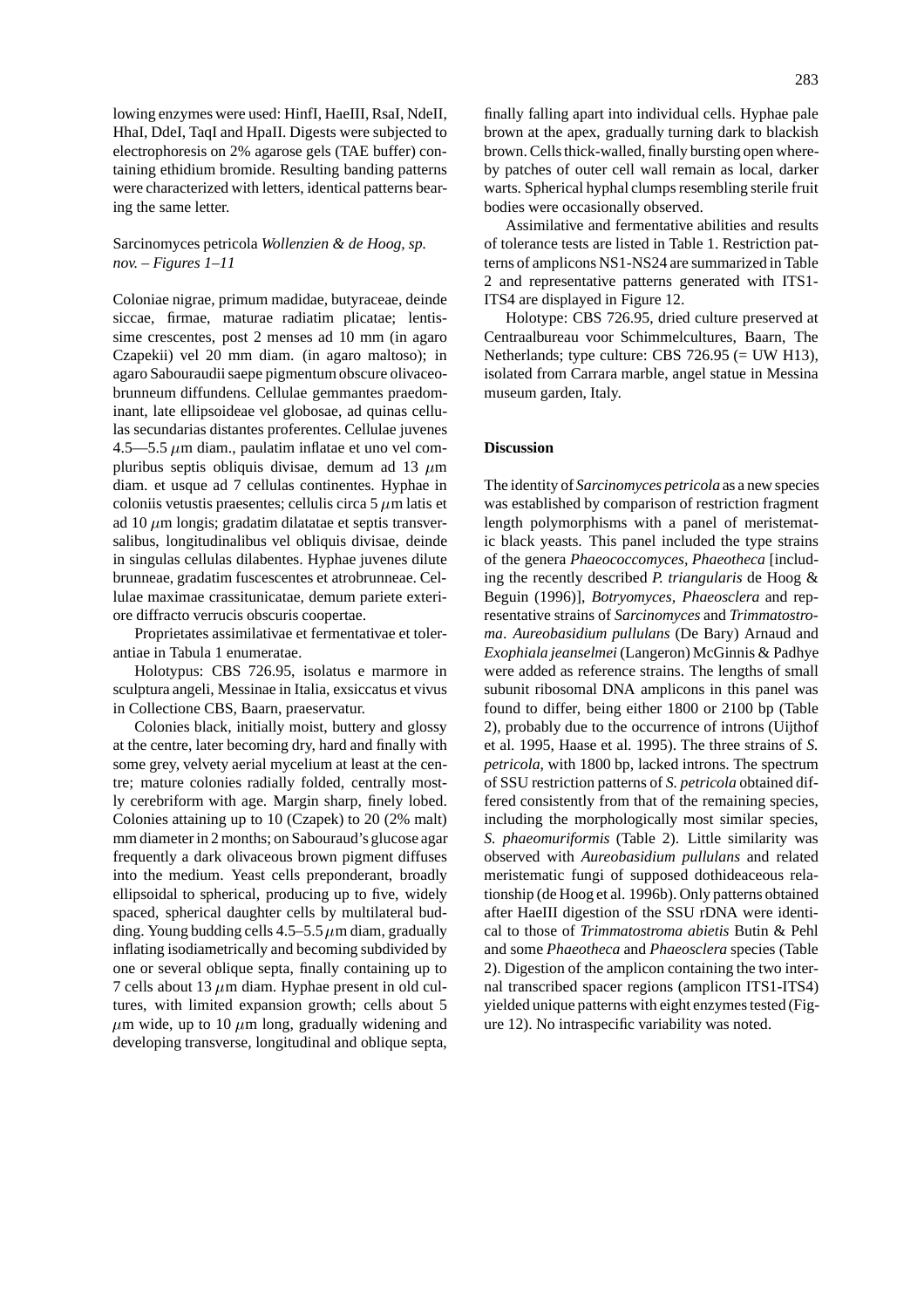

*Figures 3–8*. *Sarcinomyces petricola*, CBS 726.95 on MEA2% agar. (3,4) Yeast cells with multilateral budding (3: x 720; 4, 5: x 640); (5) cell subdivided by 4 septa, with some small cells (x 640); (6,7) hyphal formation in 2-month-old culture (x 640); (8) hyphae with meristematic development (x 720).

Meristematic black yeasts are notoriously hard to classify because of their morphological plasticity. Depending on environmental conditions, a single strain may change its morphology drastically, which would justify classification in different anamorph genera (Figueras et al. 1995). *Sarcinomyces petricola* shows a conversion from yeast-like cells with multilateral budding (matching the anamorph genus *Phaeococcomyces* de Hoog) to meristematic growth (matching the anamorph genus *Sarcinomyces* Lindner), eventually leading to endogenous reproduction (matching the anamorph genus *Phaeotheca* Sigler et al.), while cells may also arise after meristematic swelling of

hyphal cells (matching the anamorph genus *Phaeosclera* Sigler et al.). Attribution of the fungus to one of these genera on the basis of morphology alone therefore remains arbitrary. De Hoog et al. (1996b) presented PCR-ribotyping and physiological data indicating that most meristematic fungi possibly are anamorph members of Dothideaceae, while only very few are are related to the Herpotrichiellaceae. Anamorph genera should reflect natural relationships. However, since the affinity of a few meristematic genera could not be established (de Hoog et al. 1997) due to the presence of introns in 18S rDNA of type strains, the meristematic genera could not yet be sorted out adequately. We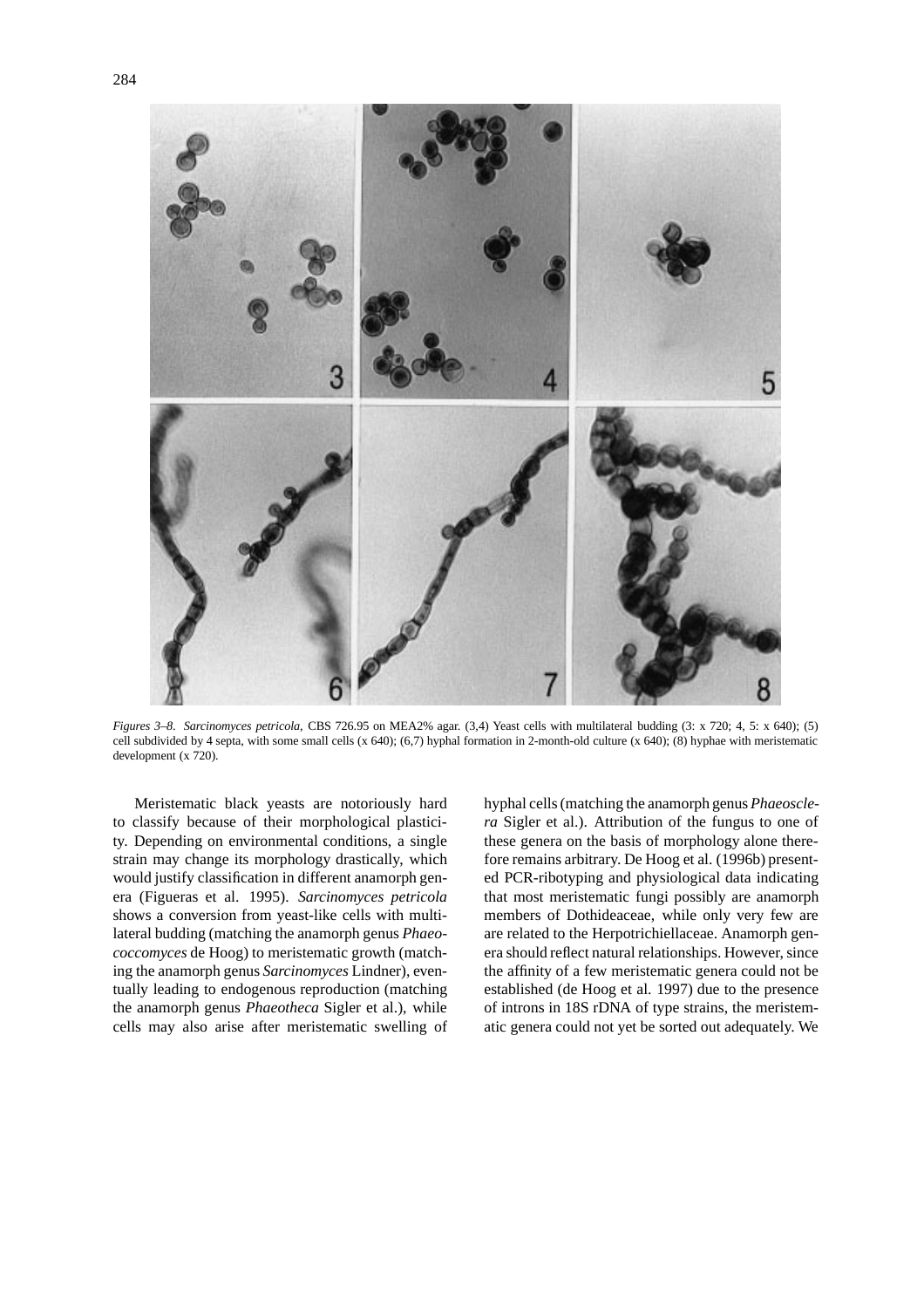

*Figures 9–11*. (9) *Sarcinomyces petricola*, CBS 600.93, hyphae of 2-week-old colony on OA, gradually developing into meristematic conidia. (10) *Sarcinomyces petricola*, CBS 600.93, 6-week-old culture on OA. Meristematic conidia in final stage of development, with bursting of outer cell wall layer which finally remains as flakes on the inner cell wall. (11) *Sarcinomyces petricola,* CBS 600.93, 8-week-old culture on MEA. Budding cells in final stage of development.

therefore prefer to classify our fungus in the oldest anamorph genus of meristematic fungi, *Sarcinomyces*.

*Sarcinomyces petricola* has an 18S ribotype similar to that of the majority of *Exophiala* species (Uijthof & de Hoog 1995) and is therefore believed to be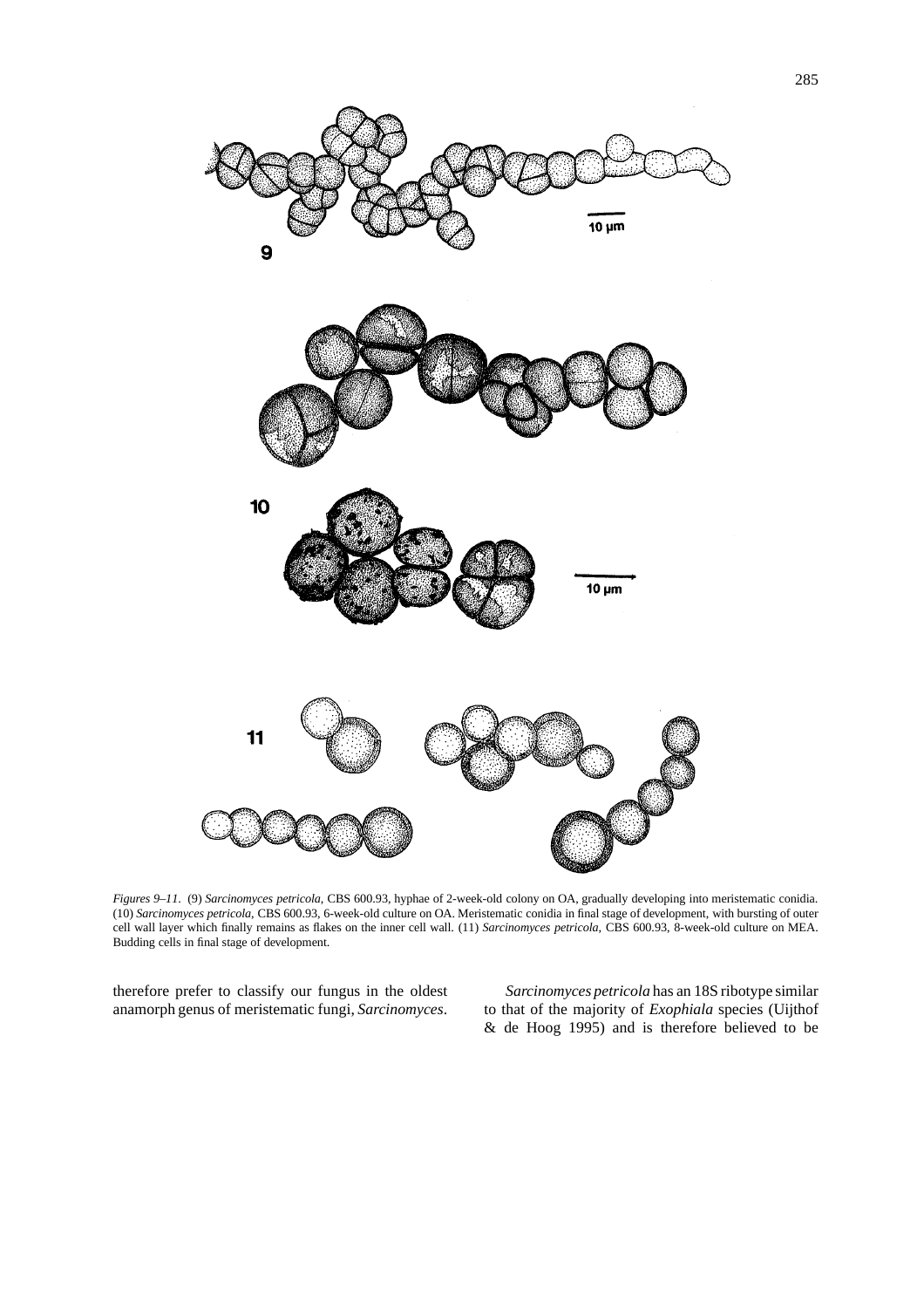

*Figure 12*. Digestion patterns of amplicon ITS1-ITS4 from *Sarcinomyces petricola*, CBS 600.93, 725.95, 726.95 (lanes 1–3, in every panel) and *Phaeotheca triangularis,* CBS 469.90, 471.90 (lanes 4 and 5 in every panel), digested with HaeIII, DdeI, HpaII, RsaI, HinfI and NdeII.

an anamorph member of the Herpotrichiellaceae. Its lack of extracellular DNAse corroborates this supposition. It is morphologically similar to yeast-like synanamorphs of *Exophiala* Carmichael and to *Phaeococcomyces*. However, in *Exophiala* a clear difference in shape is always seen between young budding cells and mature cells after subsequent swelling (de Hoog et al. 1994), while in *S. petricola* only conidial sizes are different, all budding cells being spherical. Physiologically the species differs from the generic type species of *Phaeococcomyces*, *P. nigricans* (Rich & Stern) de Hoog, in many physiological parameters (compare de Hoog et al. 1995a).

*Sarcinomyces phaeomuriformis* Matsumoto et al. is morphologically similar to *S. petricola,* and is also of herpotrichiellaceous relationship. PCR-Ribotyping of amplicon ITS1- ITS4 of that species yields patterns identical to those of *Exophiala dermatitidis* (Kano) de Hoog (Uijthof et al. 1996). These patterns differ from those of *S. petricola* for all restriction enzymes used in this study (Uijthof & De Hoog 1995; J.M.J. Uijthof, unpublished results). In addition, the species are physiologically different in growth reactions to Dribose, L-rhamnose, lactose, inulin, nitrate, nitrite and growth at  $40 °C$  (de Hoog et al. 1997).

The meristematic genera *Botryomyces, Phaeosclera* and *Phaeotheca* have hitherto been defined on the basis of morphological criteria. *Botryomyces* is well delimited from the other genera by cells being initially subhyaline rather than melanized. The type species of *Phaeosclera* and *Phaeotheca* are clearly different from *S. petricola* in their physiological profiles (de Hoog et al. 1997).

Numerous fungi can be isolated from stone (Braams 1992) and are able to grow and reproduce during the wet season (Wollenzien et al. 1995). However, only very few species with extremely slow growth are able to survive on unprotected stone during summer. Among these are the MCF which are also known from extreme environments such as desert rock (Staley et al. 1984). *Sarcinomyces petricola* is the first species which has not been found on substrates other than stone, and thus might be the first unlichenized fungus with its natural ecological niche on stone. Its exact role in biodegradation still has to be established.

#### **Acknowledgements**

Collection and isolation of samples was partially supported by a Vigoni travel programme and a CNR contribution to a bilateral project Italy / Germany 1992– 1994. We further acknowledge financial support of the EU through grant Nr EV5V-CT94–0569. We are particularly indebted to Dr Clara Urzì for her open hospitality at the Istituto di Microbiologia in Messina. Prof. T. Moropolou of the NTU at Athens is acknowledged for sampling at Corfu, the Acropolis Committee for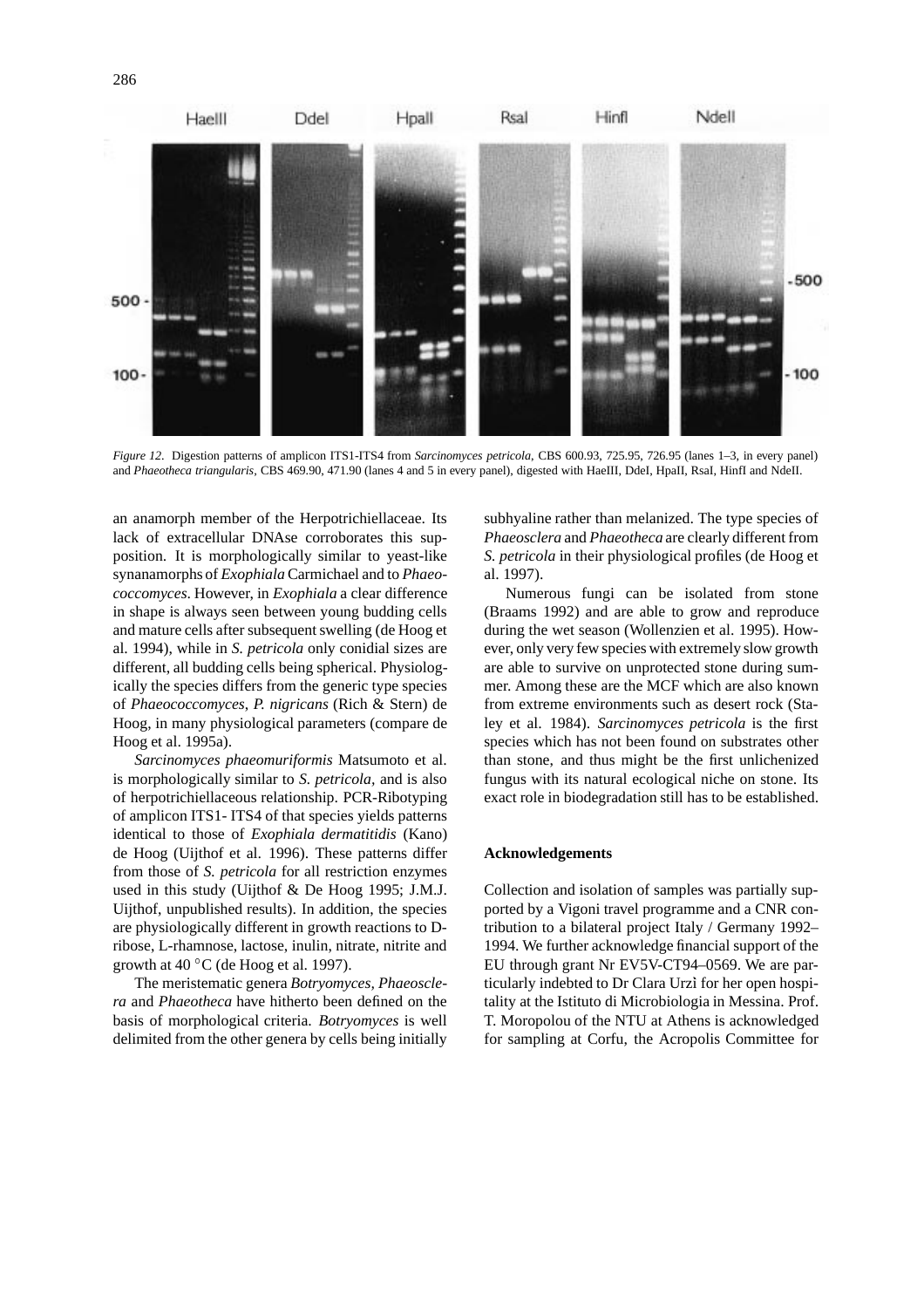*Table 1*. Physiological profile of *Sarcinomyces petricola*

|                                | 600.93 | 725.95                   | 726.95                       |                       | 600.93         | 725.95                   | 726.95                   |
|--------------------------------|--------|--------------------------|------------------------------|-----------------------|----------------|--------------------------|--------------------------|
| D-Glucose                      | $^{+}$ | $+$                      | $+$                          | keto-2-Gluconate      | W              | $\overline{a}$           | W                        |
| D-Galactose                    | $^{+}$ | $+$                      | $^{+}$                       | D-Gluconate           | $+$            | $^{+}$                   | $^{+}$                   |
| L-Sorbose                      | $^{+}$ | $^{+}$                   | $^{+}$                       | D-Glucuronate         | $+$            | $+$                      | $^{+}$                   |
| D-Glucosamine                  | L.     | $\overline{\phantom{0}}$ | $\qquad \qquad \blacksquare$ | D-Galacturonate       | $+$            | W                        | $+$                      |
| D-Ribose                       | $^{+}$ | $+$                      | $+$                          | DL-Lactate            |                | ÷                        | ÷                        |
| D-Xylose                       | $^{+}$ | $+$                      | $+$                          | Succinate             | $+$            | W                        | $+$                      |
| L-Arabinose                    | $^{+}$ | $^{+}$                   | $^{+}$                       | Citrate               |                | L,                       | $\overline{\phantom{a}}$ |
| D-Arabinose                    | $^{+}$ | $+$                      | $^{+}$                       | Methanol              | ä,             | $\overline{a}$           | $\overline{\phantom{a}}$ |
| L-Rhamnose                     | ۰      | $\overline{a}$           | W                            | Ethanol               | $+$            | $+$                      | $+$                      |
| Sucrose                        | $^{+}$ | $^{+}$                   | $+$                          | Nitrate               | $+$            | $+$                      | $+$                      |
| Maltose                        | $^{+}$ | $^{+}$                   | $+$                          | Nitrate               | $+$            | $+$                      | $+$                      |
| $\alpha$ - $\alpha$ -Trehalose | $+$    | $^{+}$                   | $^{+}$                       | Ethylamine            | $+$            | $^{+}$                   | $+$                      |
| methyl- $\alpha$ -D-Glucoside  | W      | $\overline{a}$           | $^{+}$                       | L-Lysine              | $^{+}$         | $^{+}$                   | $^{+}$                   |
| Cellobiose                     | $+$    | $^{+}$                   | $^{+}$                       | Cadaverine            | $+$            | $+$                      | $+$                      |
| Salicin                        | W      | $\overline{a}$           | W                            | Creatine              |                | $+$                      | W                        |
| Arbutin                        | L.     | $\overline{\phantom{0}}$ | $\overline{\phantom{0}}$     | Creatinine            | $+$            | $+$                      | $+$                      |
| Melibiose                      | $+$    | $+$                      | $^{+}$                       | 5% $MgCl2$            | $+$            | $+$                      | $+$                      |
| Lactose                        | ۰      | L.                       | $\overline{a}$               | $10\% \text{ MgCl}_2$ | $+$            | $+$                      | $+$                      |
| Raffinose                      | $^{+}$ | $+$                      | $^{+}$                       | 5% NaC1               | $+$            | $+$                      | $+$                      |
| Melezitose                     | $^{+}$ | $+$                      | $^{+}$                       | 10% NaC1              | W              | $+$                      | ÷.                       |
| Inulin                         | $^{+}$ | W                        | $^{+}$                       | 0.01% Cycloheximide   | L,             | ÷                        | $\overline{a}$           |
| Sol. starch                    | W      | W                        | W                            | 0.1% Cycloheximide    | $\overline{a}$ | $\overline{\phantom{a}}$ | $\overline{\phantom{a}}$ |
| Glycerol                       | $^{+}$ | $+$                      | $^{+}$                       | Mycosel               | ä,             | $\overline{\phantom{a}}$ | $\overline{\phantom{a}}$ |
| meso-Erythritol                | $^{+}$ | $+$                      | $+$                          | Urease                | $+$            | $+$                      | $+$                      |
| Ribitol                        | $^{+}$ | $+$                      | $+$                          |                       |                |                          |                          |
| Xylitol                        | $^{+}$ | $+$                      | $^{+}$                       | 30 <sub>C</sub>       | $^{+}$         | $^{+}$                   | $^{+}$                   |
| L-Arabinitol                   | $+$    | $+$                      | $^{+}$                       | 37C                   |                | $\overline{\phantom{a}}$ | $\overline{\phantom{a}}$ |
| D-Glucitol                     | $^{+}$ | $^{+}$                   | $^{+}$                       | Fermentation          | L,             | ÷,                       | $\overline{a}$           |
| D-Mannitol                     | $^{+}$ | $^{+}$                   | $^{+}$                       | Gelatin               | W              | W                        | W                        |
| Galacitol                      | $^{+}$ | $+$                      | $+$                          | <b>DNAse</b>          | ٠              | ÷                        | $\overline{\phantom{a}}$ |
| myo-Inositol                   | $^{+}$ | W                        | $^{+}$                       | Acid production       |                |                          | ÷,                       |
| Glucono- $\delta$ -lactone     | $^{+}$ | W                        | $^{+}$                       |                       |                |                          |                          |

*Table 2*. Meristematic black yeasts, representative restriction patterns of amplicons NS1–NS24

| <b>Species</b>               | CBS No. | SSU size | Restriction enzymes |        |      |               |                |
|------------------------------|---------|----------|---------------------|--------|------|---------------|----------------|
|                              |         |          | Hinfl               | Haelll | Rsal | Ddel          | Taql           |
| Aureobasidium pullulans      | 755.96  | 1800     | A                   | A      | A    | A             | $\overline{A}$ |
| Trimmatostroma abietis       | 459.93  | 1800     | A                   | B      | B    | A             | A              |
| Phaeotheca fissurella        | 520.89  | 1800     | A                   | B      | B    | A             | A              |
| Phaeotheca triangularis      | 469.90  | 1800     | A                   | B      | ۰    | A             | A              |
| Phaeosclera dematioides      | 157.81  | 1800     | $\overline{a}$      | B      | C    | A             | A              |
| Botryomyces caespitosus      | 177.80  | 2100     | B                   | C      | D    | B             | B              |
| Sarcinomyces crustaceus      | 156.89  | 2100     | $\mathcal{C}$       | D      | E    | $\mathcal{C}$ | C              |
| Sarcinomyces phaeomuriformis | 131.88  | 3000     | D                   | E      | F    | D             | ۰              |
| Sarcinomyces petricola       | 600.93  | 1800     | E                   | B      | G    | E             | D              |
| Sarcinomyces petricola       | 725.95  | 1800     | E                   | B      | G    | E             | D              |
| Sarcinomyces petricola       | 726.95  | 1800     | E                   | B      | G    | E             | D              |
| Exophiala jeanselmei         | 507.90  | 1800     | E                   | F      | G    | F             | D              |